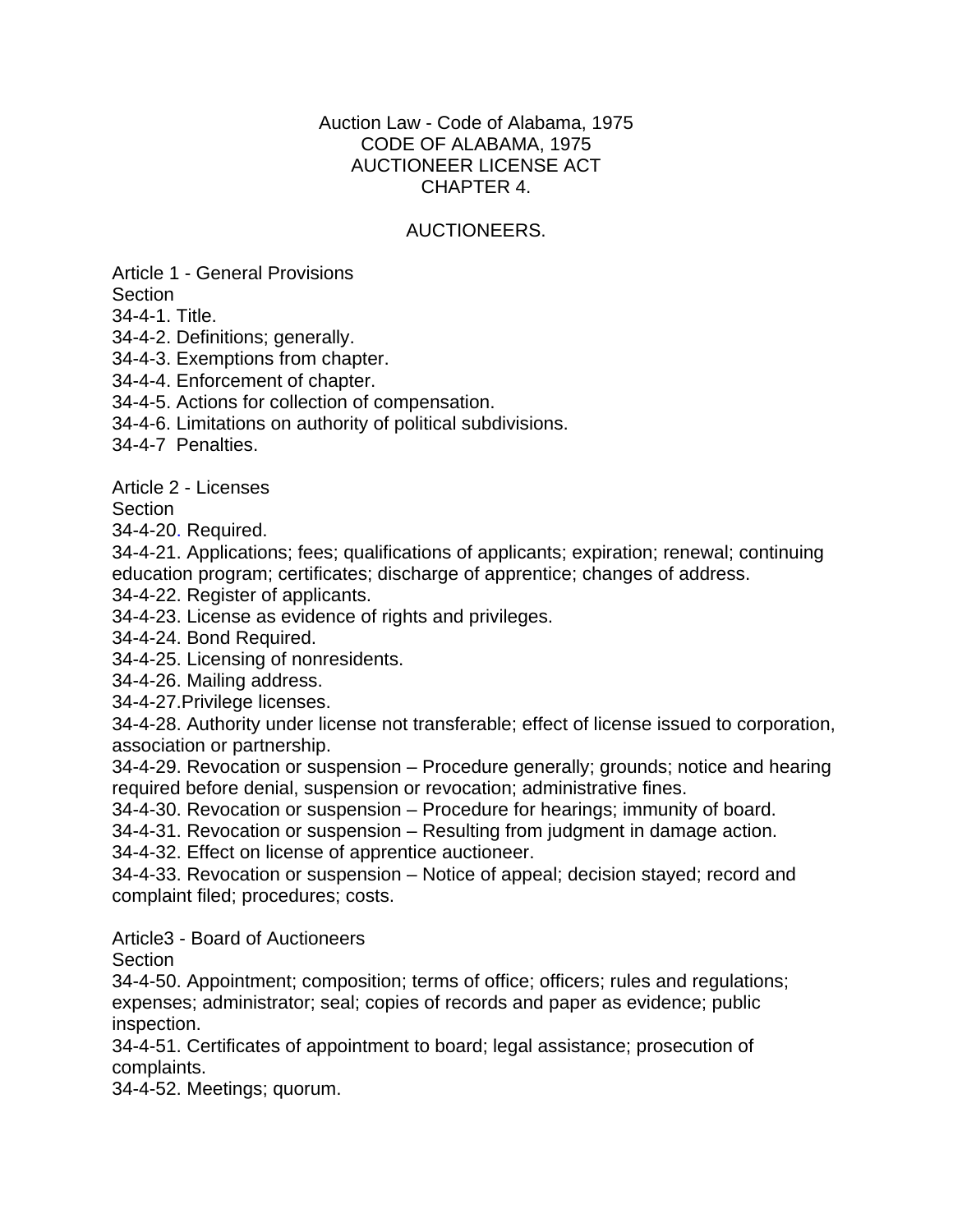34-4-53. Compensation of members.

34-4-54. Records of proceedings; funds; audit.

ARTICLE 1. GENERAL PROVISIONS.

## **§34-4-1. Title**

This chapter shall be known and may be cited as the Auctioneers License Act. Annotations

Related statutes. - Acts 1981, No. 81-378, p. 555, §3: Continuation of Board of Auctioneers pursuant to Sunset Act.

Acts 1984, No. 84-105: Continuation of state board of auctioneers, pursuant to Sunset Act.

Acts 1988, No. 88-138, § 2: Continuation of board of auctioneers, pursuant to Sunset Act.

Acts 1992, No. 92-119, § 2: ''The existence and functioning of the Board of Auctioneers, created and functioning pursuant to Sections34-4-1 to34-4-54, inclusive, Code of

Alabama 1975, is continued, and those code sections are expressly preserved.''

Acts 1996, No. 96-277, § 2: ''The existence and functioning of the State Board of Auctioneers, created and functioning pursuant to Sections34-4-1 to34-4-54, inclusive, Code of Alabama 1975, is continued, and those code sections are expressly preserved.''

Cross references. - Memorandum of auctioneer, sufficiency as note of contract, § 8-9-3. Public auctions, generally, § 8-14-1 et seq.

Public sales, consideration for bidding or not bidding, § 8-1-100.

Collateral references. - Am. Jur. 2d, Auctions and Auctioneers, § 1 et seq.

C.J.S. - C.J.S., Auctions and Auctioneers, § 1 et seq.

### **§34-4-2. Definitions; generally**

For the purposes of this chapter, the following words and phrases shall have the meanings respectively ascribed by this section:

(1) Auctioneer. Any person who has graduated from an accredited auction school and has one year's experience as an apprentice auctioneer or has two years' experience as an apprentice auctioneer in bid calling, for a fee, commission or any other valuable consideration, or with the intention or expectation of receiving the same, by the means of or process of an auction or sale at auction, offers, negotiates or attempts to negotiate a listing contract, sale, purchase or exchange of goods, chattels, merchandise, real or personal property or of any other commodity which may lawfully be kept or offered for sale by or at public auction.

(2) Board. The State Board of Auctioneers.

(3) Apprentice auctioneer. Any person who for compensation or valuable consideration or otherwise is employed, directly or indirectly, by an auctioneer to deal or engage in any activity listed in subdivision (1) of this section.

(4) Goods. Any chattels, goods, merchandise, real or personal property or commodities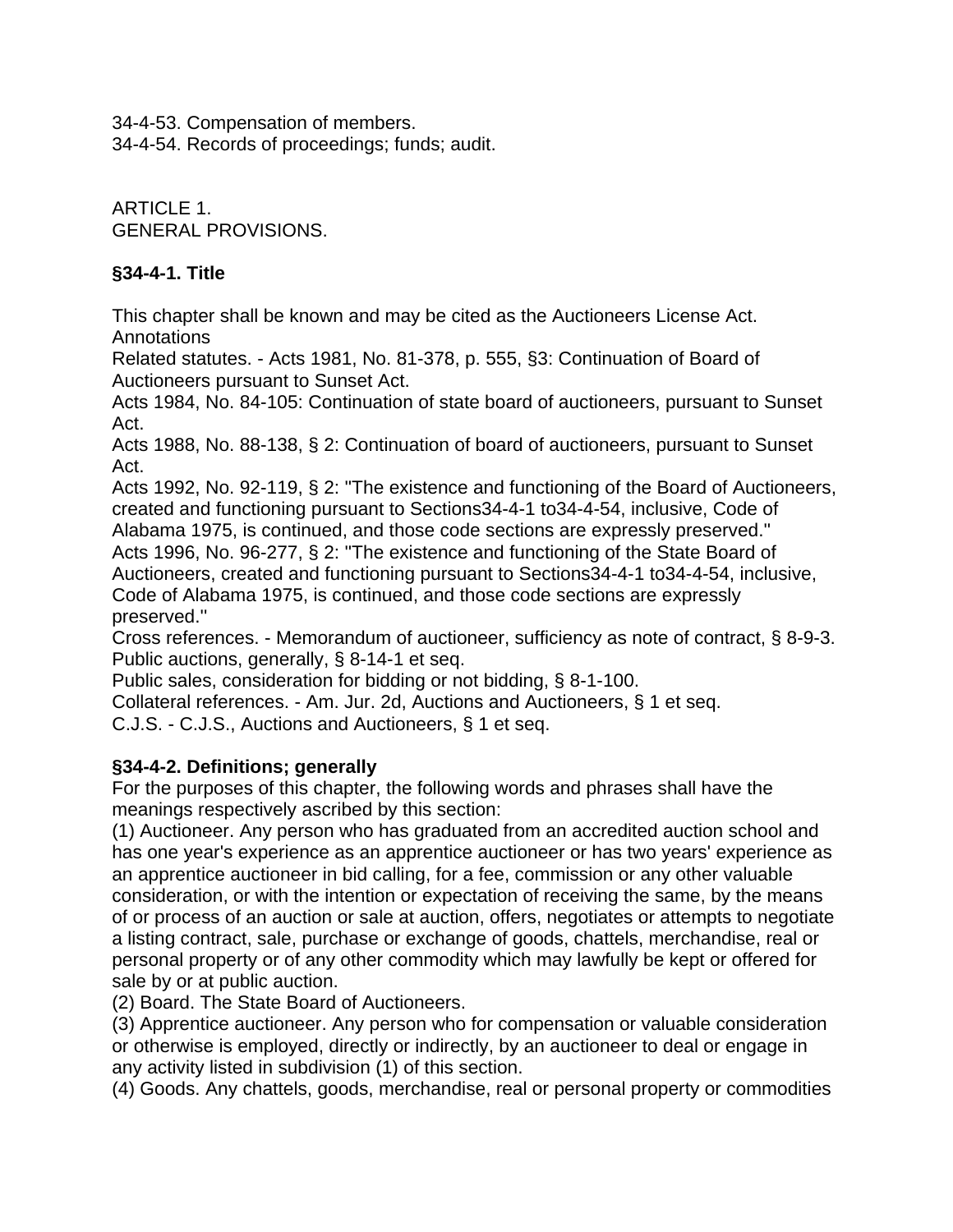of any form or type which may lawfully be kept or offered for sale.

(5) Persons. Individuals, associations, partnerships and corporations, and the word ''persons'' shall also include the officers, directors and employees of a corporation. (6) Auction business or Business of auctioneering. The performing of any of the acts of an auctioneer or apprentice auctioneer as defined in this section. Annotations

Cross references. -This law is referred to in: §§ 34-4-3.

## **§34-4-3. Exemptions from chapter.**

 The provisions of this chapter and the terms ''auctioneer,'' ''apprentice auctioneer,'' "auction business or business of auctioneering," as defined in Section34-4-2, shall not apply to and shall not include any person acting as a receiver, trustee in bankruptcy, guardian, administrator or executor or any such person acting under order of any court, nor shall they include a trustee acting under a trust agreement, deed of trust or will, nor shall they include sales at auction conducted by or under the direction of any public authority or pursuant to any judicial order or decree.

### **§34-4-4. Enforcement of chapter.**

The Board of Auctioneers is hereby authorized and empowered to adopt, fix and establish all rules and regulations necessary for the proper administration and enforcement of this chapter.

**Annotations** 

Ala. Admin. Code. - This agency's rules are codified in Chapter 150 of the Alabama Administrative Code.

### **§34-4-5. Actions for collection of compensation.**

No person engaged in the business of or acting in the capacity of an auctioneer or an apprentice auctioneer shall bring or maintain any action in the courts of this state for the collection of compensation for any services performed as an auctioneer or apprentice auctioneer without first alleging and proving that he was a duly licensed auctioneer or apprentice auctioneer at the time the alleged cause of action arose. No apprentice auctioneer shall have the right to institute an action in his own name for the recovery of a commission, fee or compensation for services as an apprentice auctioneer, but any such action shall be instituted and brought by the licensed auctioneer employing the apprentice auctioneer. Nothing contained herein shall be construed so as to prevent a licensed apprentice auctioneer from suing his employing auctioneer for any compensation, fees or commissions due him from such auctioneer.

### **§34-4-6. Limitations on authority of political subdivisions.**

No political subdivision of this state shall have the power or authority after September 5, 1973, to levy or collect any license tax from or to require the licensing in any manner of any auctioneer who has been licensed and bonded under this chapter in lieu of the license tax or license fee heretofore imposed by any political subdivision. **History** 

History: Acts 1998, No. 98-271. **Annotations**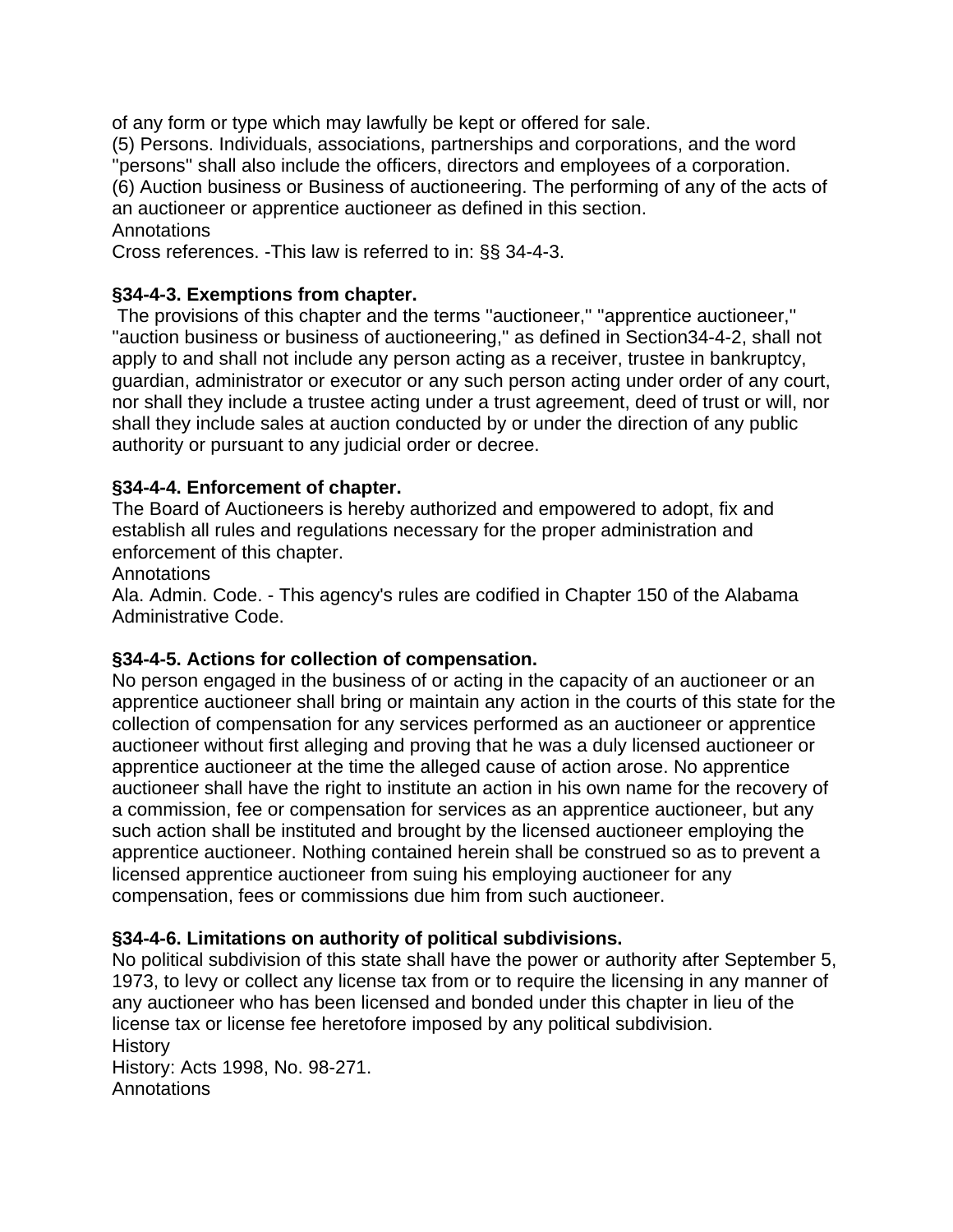Effective date. - Acts 1998, No. 98-271, effective July 1, 1998, without governor's signature.

1998 amendments. Deleted ''the provisions of '' following ''this chapter''; and made a nonsubstantive change.

# CASE NOTES

Cited in Womack v. Hyche 503 So. 2d 832 (Ala. 1987).

### **§34-4-7. Penalties.**

(a) Any person violating this chapter, shall, upon conviction, be guilty of a Class A misdemeanor, subject to a fine or imprisonment, or both.

(b) Any person, having previously been convicted for violating this chapter, who subsequently violates this chapter, shall, upon conviction for the subsequent violation, be guilty of a Class C felony, subject to a fine or imprisonment, or both.

**History** 

History: Acts 1998, No. 98-271.

Annotations

Effective date. - Acts 1998, No. 98-271, effective July 1, 1998, without governor's signature.

1998 amendments. Rewrote (a) and added (b) and made nonsubstantive changes. Cross references. - Public auctions, penalties, § 8-14-24.

### ARTICLE 2. LICENSES.

ARTICLE 2.

LICENSES.

### **§34-4-20. Required.**

It shall be unlawful for any person, partnership, association or corporation in any county of this state to act as an auctioneer or apprentice auctioneer, or directly or indirectly to engage or assume to engage in the auction business and act as either without first obtaining a license issued by the State Board of Auctioneers, under the provisions of this chapter.

It shall be unlawful for any person not licensed under the provisions of this chapter to advertise that he is in the auction business or to do anything to leave any impression upon the public that he is an auctioneer or is so engaged.

#### **§34-4-21. Applications; fees; qualifications of applicants; expiration; renewal; continuing education program; certificates; discharge of apprentice; changes of address.**

(a) Any person desiring to enter into the auction business and obtain a license as an auctioneer or apprentice auctioneer shall make written application for a license to the board. Each application shall be accompanied by an examination fee of an amount not to exceed one hundred dollars (\$100) which shall be collected from each applicant to defray the expenses of the examination. A fee of an amount not to exceed one hundred fifty dollars (\$150) shall also be collected from each nonresident applicant who seeks licensing by reciprocity. The application shall be submitted on forms prepared and furnished by the board.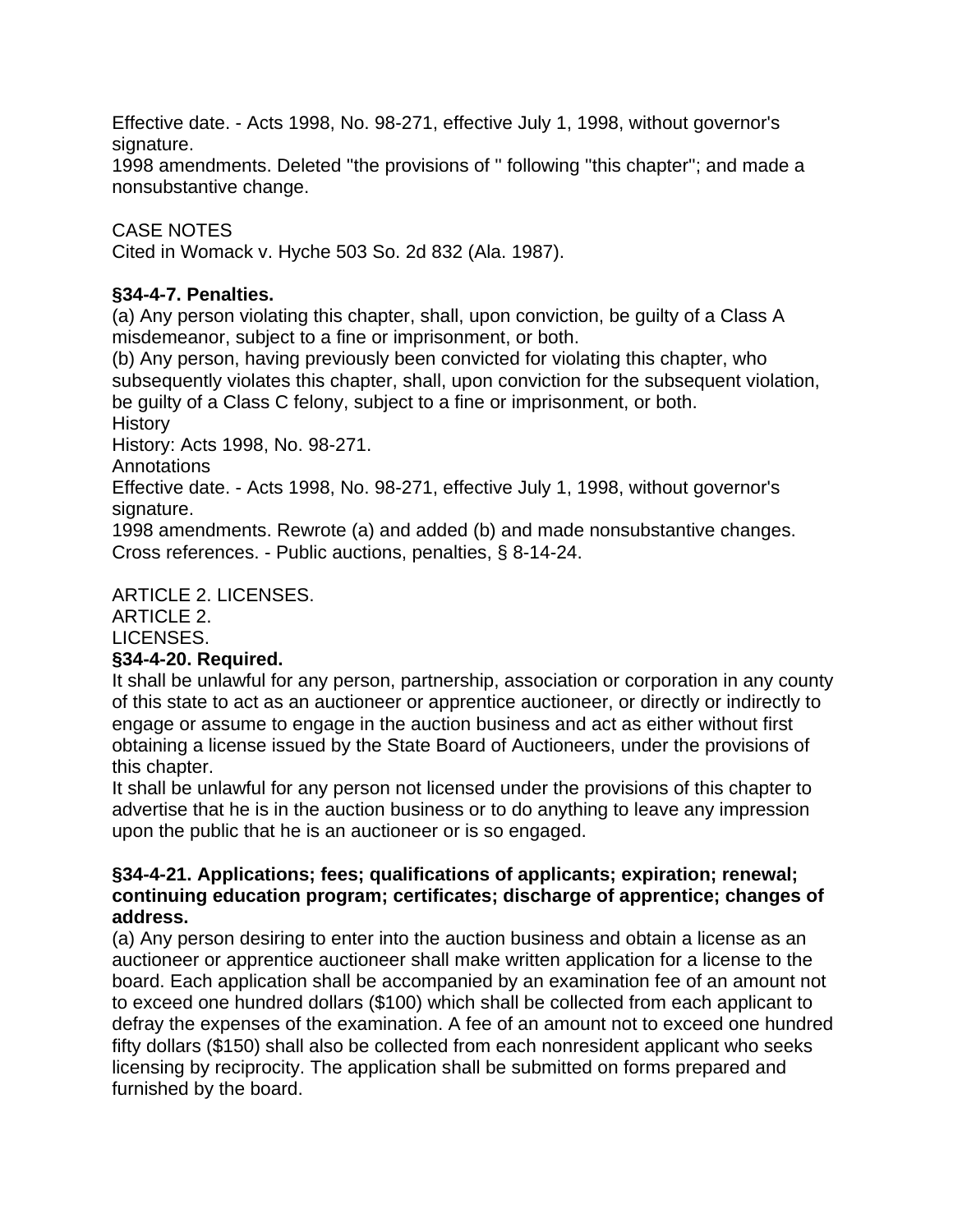(b) Each applicant for a license as an auctioneer shall be 19 years of age or over, and each applicant for a license as an apprentice auctioneer shall be 18 years of age or over and shall be a citizen of the United States. Each applicant for an auctioneer's license shall: (1) have completed a prescribed course of study at an accredited auctioneering school approved by the board; (2) have served one year as an apprentice auctioneer under a licensed auctioneer in this state; (3) have been the principal auctioneer in at least five auctions of either real or personal property during this period of time; and (4) furnish satisfactory proof of these requirements to the board. An application shall also be accompanied by a recommendation of an employing auctioneer. If an applicant has not completed a course of study at an accredited auctioneering school, then he or she shall be required to serve two years as an apprentice under a licensed auctioneer, and shall have been the principal auctioneer in at least 10 auctions of real or personal property.

(c) Any person who files an application with the board in the proper manner shall be entitled to take an oral and written examination to determine his or her qualifications. The board shall require applicants to take and pass a written and oral examination establishing in a manner satisfactory to the board that the applicant has a general knowledge of ethics, reading, writing, spelling, elementary arithmetic, elementary principles of land economics, and a general knowledge of the statutes of this state relating to the bulk sales, auctions, brokerage, and this chapter. The examination for an auctioneer's license shall be of a more exacting nature and scope than the examination for an apprentice auctioneer. The board shall, through application and examination, determine whether the applicant is of good repute, trustworthy, honest, and competent to transact the business of an auctioneer, or of an apprentice auctioneer, in a manner that safeguards the interest of the public. The board shall require, and it shall be the responsibility of any applicant for an initial, renewal, or reciprocal license to disclose any prior felony conviction, any prior misdemeanor conviction involving moral turpitude, any pending criminal arrest of any nature except misdemeanor traffic violations, and any prior or pending disciplinary proceedings against the applicant before a board of auctioneers or real estate commission in this or any other state. All auctioneers, apprentice auctioneers, and auction firms are under a continuing duty to report to the board any and all such criminal arrests, charges, convictions, or disciplinary proceedings which they may incur, as well as any civil suits involving them. The board must receive notice of any such arrest, charge, criminal conviction, or commencement of disciplinary proceedings within 30 days of its occurrence. Notice of the commencement of any civil suit must be received by the board within30 days after service of the complaint upon the defendant in the action.

(d) The license fee for each auctioneer shall be an amount to be determined by the board, not to exceed two hundred fifty dollars (\$250), and the license fee for each apprentice auctioneer shall be an amount to be determined by the board, not to exceed one hundred dollars (\$100). The license fees for an auctioneer shall not be increased more than twenty-five dollars (\$25) in any given year.

(e) All licenses shall expire on September 30 of each year following issuance thereof and may be renewed upon payment of the appropriate license fee as required by this chapter. Renewal of a license may be effected at any time during the months indicated preceding the date of expiration. No examination shall be required for the renewal of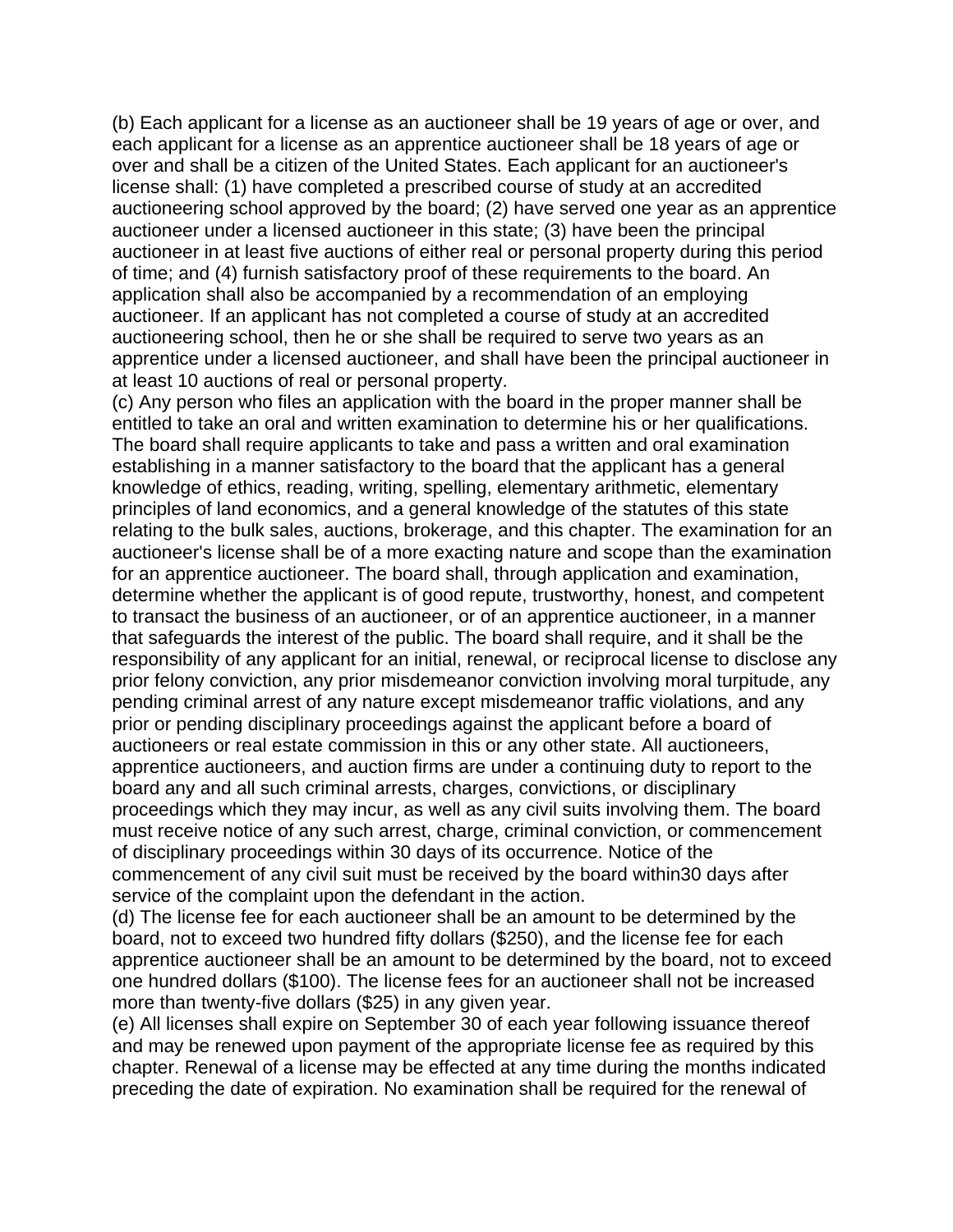any license, unless the license has been revoked or suspended. If a licensee fails to renew his or her license by the deadline of each year, he or she may have his or her license renewed within 60 days after the expiration date, upon payment of the required fee and a late fee of twenty-five dollars (\$25) for apprentices and fifty dollars (\$50) for auctioneers. If a licensee elects not to pay the penalty and renew his or her license, he or she shall submit an application, pay the examination fee, and take the examination required for new licensees.

(f) The board shall adopt a program of continuing education for its licensees. No licensee shall have his or her license renewed unless, in addition to any other requirements of this chapter, the minimum annual continuing education requirements are met. The continuing education program shall not include testing or examination of the licensees in any manner. Any licensee 65 years of age or older shall be exempt from the continuing education requirement.

(g) The board shall prepare and deliver to each licensee a license certificate and pocket card. The certificate shall be displayed openly at all times in the office of the licensee. The certificate and the pocket card of the apprentice auctioneer shall contain his or her name as well as that of the auctioneer under whose supervision he or she is employed. (h) When any auctioneer discharges an apprentice, or terminates his or her employment with the auctioneer for any reason, the auctioneer shall deliver or mail by registered or certified mail to the board the license of the discharged apprentice auctioneer. It shall be unlawful for any apprentice auctioneer to perform any of the acts contemplated by this chapter, either directly or indirectly under authority of his or her license, until the apprentice auctioneer receives a new license bearing the name and address of his or her new employer. No more than one license shall be issued to any apprentice auctioneer for the same period of time.

(i) Written notice shall be given immediately to the board by each licensee of any change in his or her mailing address and the board shall issue a new license for the unexpired period. A change of mailing address without notification to the board shall automatically cancel the license previously issued. For changing a mailing address and issuance of a new license, the board shall collect a fee of five dollars (\$5). Each prior license shall be returned or accounted for to the board and be canceled before the issuance of the new license. The board may require other proof considered desirable with due regard to the paramount interest of the public in the issuance of the license. (j) Pursuant to Sections 41-22-1 to 41-22-27, inclusive (the Alabama Administrative Procedure Act), the board may make and enforce any necessary and reasonable rules and regulations pursuant to the application for any license.

**History** 

History: Acts 1981, No. 81-378; Acts 1988, No. 88-138; Acts 1992, No. 92-119; Acts 1998, No. 98-271.

**Annotations** 

Effective date. - Acts 1998, No. 98-271, effective July 1, 1998, without governor's signature.

1998 amendments. In (a), in the second sentence, substituted ''an amount not to exceed one hundred dollars (\$100)'' for ''\$70.00,'' in the next to last sentence, substituted ''A fee of an amount not to exceed one hundred fifty dollars (\$150) shall also be'' for ''Also a fee of \$90.00 shall be''; deleted former (d); in present (d), in the first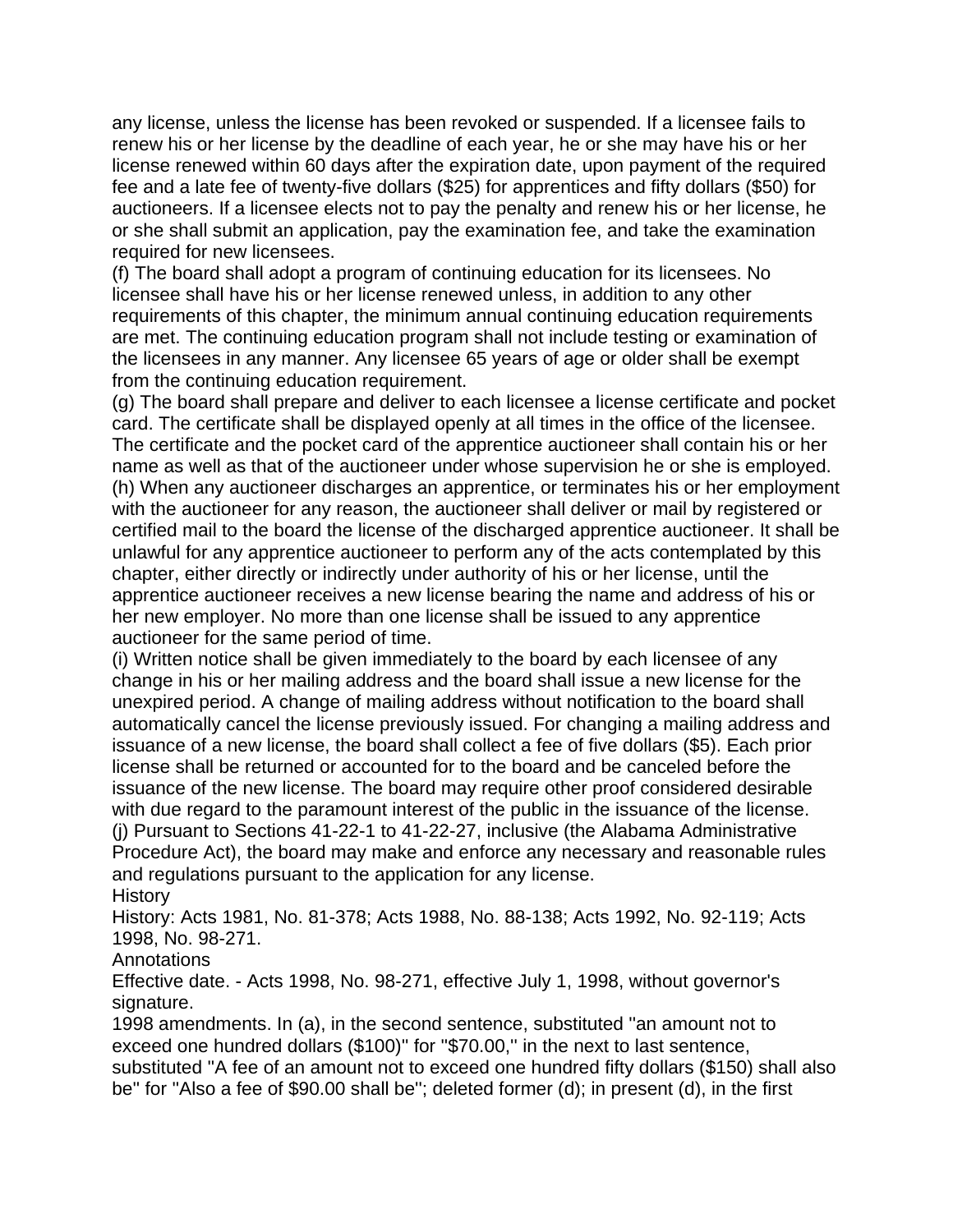sentence substituted "two hundred fifty dollars (\$250)" for "\$100.00," substituted "an amount to be determined by the board, not to exceed one hundred dollars (\$100)'' for ''\$45.00,'' in the last sentence substituted ''twenty-five dollars (\$25)'' for \$10.00''; in present (f), in the first sentence, substituted ''adopt a program'' for ''adopt an annual program,'' in the second sentence, substituted ''No licensee'' for ''After that date, no licensee,'' and added the last sentence; in present (g), in the last sentence deleted ''and address'' preceding ''as well''; and made nonsubstantive changes.

## **§34-4-22. Register of applicants.**

The secretary of the board shall keep a register of all applicants for license, showing for each the date of application, name, place of business, place of residence and whether the license was granted or refused.

# **§34-4-23. License as evidence of rights and privileges.**

The issuance of a license by the board shall be evidence that the person, partnership, association or corporation named therein is entitled to all the rights and privileges of an auctioneer or apprentice auctioneer while said license remains unrevoked or unexpired.

# **§34-4-24. Bond required.**

Each application for an auctioneer's or apprentice auctioneer's license shall be accompanied by a bond in the amount of \$10,000.00. The bond shall be a cash bond or a surety bond and, if the latter, shall be executed by a surety company authorized to do business in this state. The bond shall be made payable to the board and conditioned upon the applicant conducting his business in accordance with the provisions and intent of this chapter. The bond shall be in a form approved by the board. No license may be issued until such a bond has been filed with the board.

**History** 

History: Acts 1981, No. 81-378.

### **§34-4-25. Licensing of nonresidents.**

A nonresident of this state may become an auctioneer or apprentice auctioneer in this state by conforming to the provisions of this chapter, or in the case of a nonresident from a nonlicensing state, such person may be licensed provided an examination is given and passed and the person has at least five years experience in the auction business. Provided further, that if a nonresident auctioneer or apprentice auctioneer has a lawsuit or other legal action filed and pending against him in this or any other state, the board shall not issue a license to him until final disposition of this action, and then only at the discretion of the board. The terms ''auctioneer'' and ''apprentice auctioneer'' shall include any individual, firm, company, partnership, association or corporation by whom such ''auctioneer'' or ''apprentice auctioneer'' shall be employed. The board may recognize a license issued by any other state to a nonresident auctioneer or apprentice auctioneer if the other state reciprocates with Alabama in like manner and if the licensing requirements of such state include the passing of an examination of equal or higher standards than those required by this state. Such nonresident licensee shall, however, be required to secure a license from the board which shall be issued upon application therefor, accompanied by payment of the license fee required by this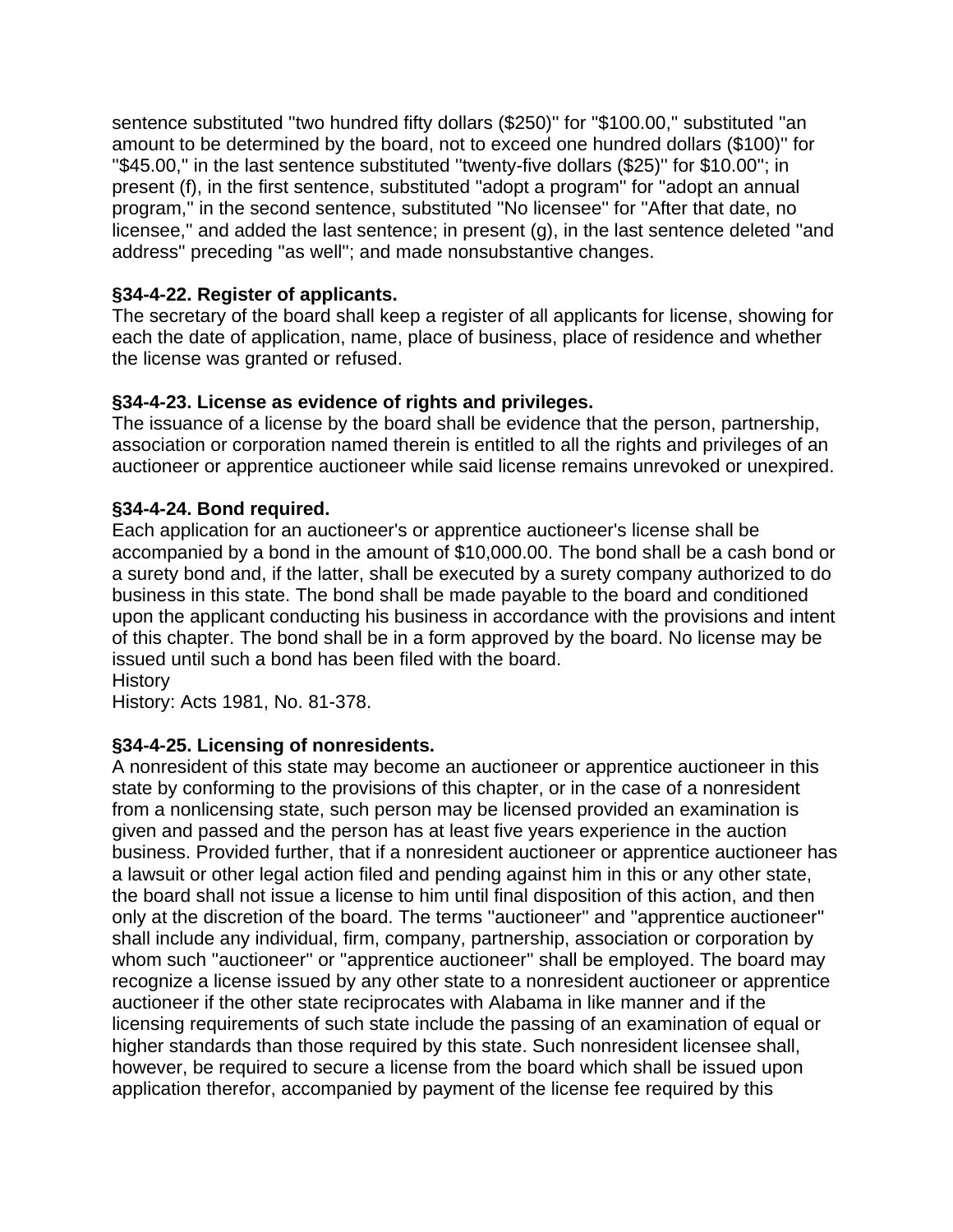chapter and the filing of a certified copy of the applicant's license issued by such other state. Every nonresident applicant shall file an irrevocable consent that actions may be commenced against such applicant in the proper court in the county in this state in which a cause of action may arise, in which the plaintiff may reside, by service of any process or pleadings authorized by laws of this state on the board, or a deputy to be designated by it, said consent stipulating and agreeing that said service of such process or pleading shall be begun and held in all courts to be as valid and binding as if due service had been made upon said applicant in this state. The consent shall be duly acknowledged and, if made by a corporation, shall be authenticated by the seal of such corporation. In case of any process or pleadings mentioned in this chapter being served upon the board or upon a deputy to be designated by it, duplicated copies shall be made, one of which shall be filed in the office of the secretary of the board, and the other immediately forwarded by registered or certified mail to the main office of the applicant against which said process or pleadings are directed. No default in said proceedings or action shall be taken unless it shall be made to appear by affidavit of a member of the board, or a deputy designated by it, that a copy of the process or pleadings was mailed to the defendant as herein required. Judgment by default shall be taken in any such action or proceedings within 20 days after the date of the mailing of such process or pleadings to the nonresident defendant. History: Acts 1981, No. 81-378.

#### **§34-4-26. Mailing address.**

Each licensee must have a definite mailing address such as street name and number or RFD number. A post office box only will not be sufficient.

### **§34-4-27. Privilege licenses.**

Each auctioneer shall annually pay one state license in an amount not to exceed two hundred fifty dollars (\$250). Each auctioneer shall also annually pay a county license of twenty-five dollars (\$25) in each county where he or she sells by auction. No privilege license shall be required for any apprentice auctioneer when he or she is listed as the principal auctioneer. No license shall be required for any auctioneer who conducts an auction, without compensation for himself or herself, where all proceeds from the auction go to the benefit of any charitable organization. The term ''auctioneer'' shall include any person selling real estate, goods, wares, merchandise, automobiles, livestock, or other things of value at public outcry. Sales at public outcry may be made for compensation without license involving any of the following:

(1) Sales for the estate of a decedent.

(2) Sales of property conveyed by deed of trust, mortgage, judgment, or ordered to be sold according to the mortgage, judgment, or order.

(3) All sales under legal process.

History

History: Acts 1998, No. 98-271.

Annotations

Effective date. - Acts 1998, No. 98-271, effective July 1, 1998, without governor's signature.

1998 amendments. Divided the former first sentence into the first and second sentences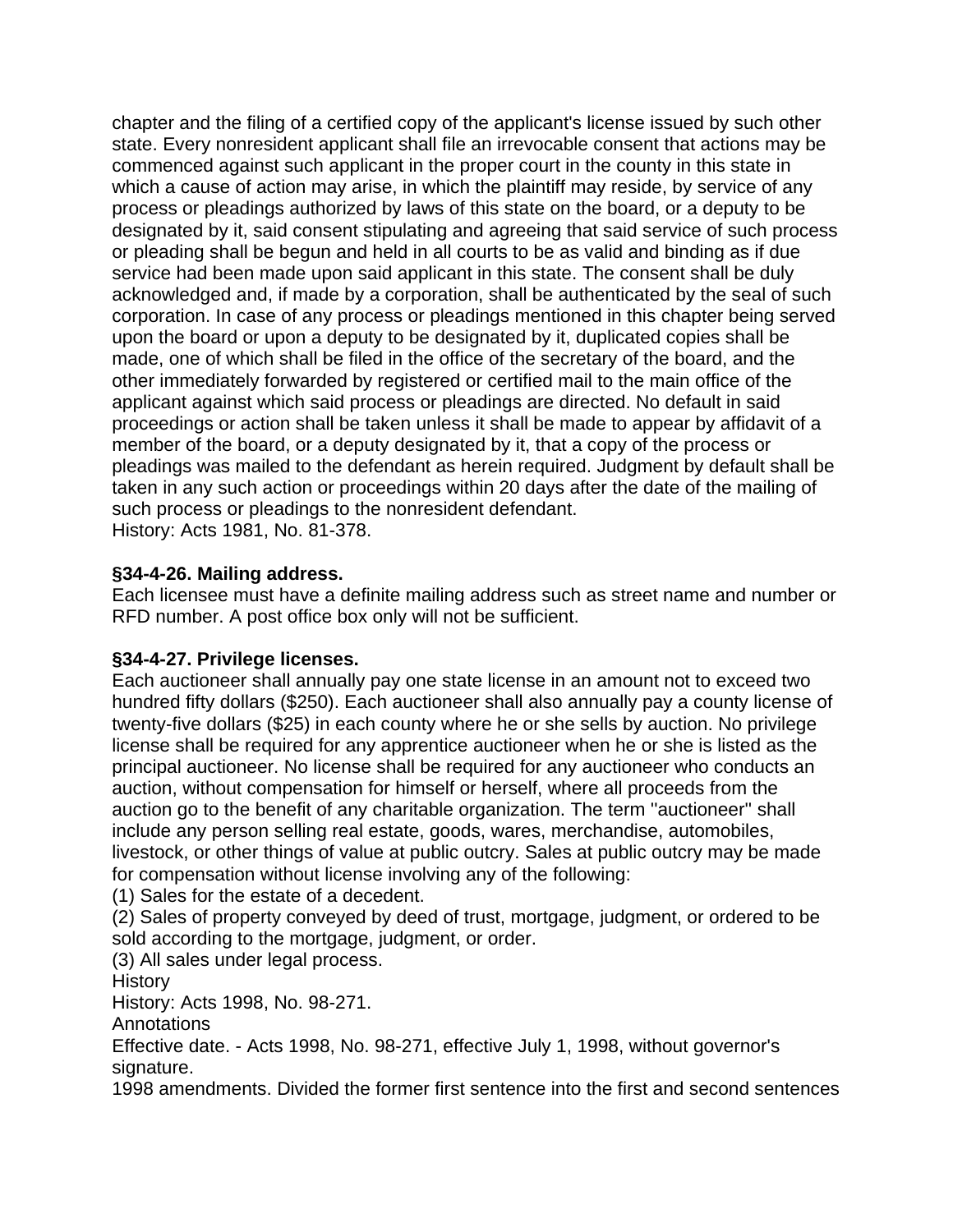by inserting ''Each auctioneer shall also annually pay,'' in the present first sentence inserted ''annually,'' substituted ''in an amount not to exceed two hundred fifty dollars (\$250)'' for ''of \$50,00 and in addition,'' in the present second sentence added ''when he or she is listed as the principal auctioneer,'' in the third sentence deleted ''and'' following ''where all,'' substituted ''charitable'' for ''group or,'' in the next to last sentence substituted "include" for "be deemed to apply to," deleted "or" preceding "merchandise, automobiles'' deleted ''as herein provided'' following ''public outcry,'' in the last sentence, substituted "Sales at" for "In the following cases, sales at," and added "involving any of the following''; in (3) deleted ''and'' preceding ''All sales''; and made nonsubstantive changes.

#### **§34-4-28. Authority under license not transferable; effect of license issued to corporation, associations or partnership.**

Authority to transact business as an auctioneer under any license issued by the board shall be restricted to the person named in such license and shall not inure to the benefit of any other person.

Where an auctioneer's license shall be issued to a corporation or association, authority to transact business thereunder shall be limited to one officer of such corporation or association to be designated in the application and named in the license. Each other officer of such association or corporation desiring to act as an auctioneer in connection with the business of the said association or corporation, or otherwise, shall be required to make application for and take out a separate license in his own name individually. Where the licensee is a copartnership, the license issued to such copartnership shall confer authority to act as auctioneer upon one member of such copartnership only, who shall be designated in the application and named in the license. All the other members of the copartnership desiring to act as auctioneers in connection with the business of the partnership or otherwise shall be required to apply for and take out individual licenses in their own names.

#### **§34-4-29. Revocation or suspension – Procedure generally; grounds; notice and hearing required before denial, suspension or revocation; administrative fines.** (a) The board may revoke or suspend licenses as provided in this section.

(b) The board may, upon its own motion, and shall, upon the verified complaint in writing of any person containing evidence, documentary or otherwise, that makes out a prima facie case, investigate the actions of any auctioneer, apprentice auctioneer, or any person who assumes to act in either capacity, and hold a hearing on the complaint. (c) The board may suspend or revoke any license which has been issued based on false or fraudulent representations. The board may also suspend or revoke the license of any licensee for any of the following acts:

(1) Making any substantial misrepresentation.

(2) Pursuing a continued and flagrant course of misrepresentation or making false promises through agents, advertising, or otherwise.

(3) Accepting valuable consideration as an apprentice auctioneer for the performance of any of the acts specified in this chapter from any person other than his or her employer auctioneer.

(4) Failing to account for or remit, within a reasonable time, any money belonging to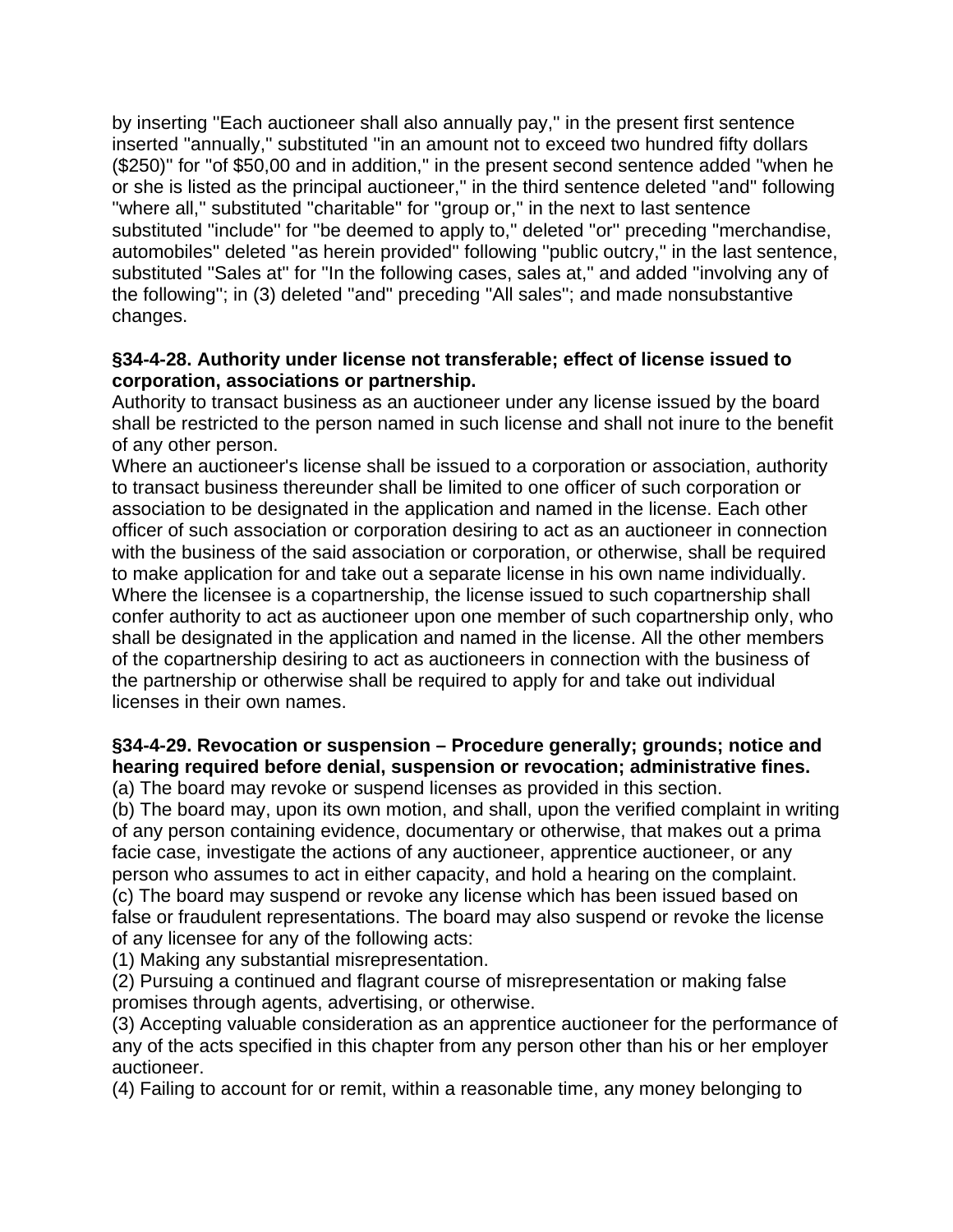others that comes into his or her possession, commingling funds of others with his or her own, or failing to keep funds of others in an escrow or trustee account.

(5) Paying valuable consideration to any person for services performed in violation of this chapter.

(6) Being convicted in a court of competent jurisdiction of this or any other state of a criminal offense involving moral turpitude or a felony.

(7) Violation of any rule or regulation promulgated by the board.

(8) Failure to furnish voluntarily at the time of execution copies of all written instruments prepared by the auctioneer or apprentice auctioneer.

(9) Any conduct of any auctioneer which demonstrates bad faith, dishonesty, incompetency, or untruthfulness.

(10) Any conduct of any auctioneer which demonstrates improper, fraudulent, or dishonest dealings.

(11) Failing prior to the sale at public auction to enter into a written contract with the owner or cosignee of any property to be sold containing the terms and conditions upon which the licensee received the property for sale.

(12) Failure by the auctioneer conducting an auction to show his or her name and state license number in the advertising of the auction.

(13) Presenting a worthless check to the board.

(d) Before denying an application for license or suspending or revoking any license, the board shall hold a hearing and shall, at least 21 days prior to the date set for the hearing, notify in writing the accused licensee of the charges made or the question to be determined, including notice of the time and place of the hearing, and afford the licensee an opportunity to be present, be heard in person or by counsel, and to offer evidence orally, or by affidavit or deposition. Written notice may be served by delivery of the notice personally to the applicant or licensee or by mailing the notice by registered or certified mail to the last known mailing address of the applicant or licensee. If the applicant or licensee is an apprentice auctioneer, the board shall also notify the auctioneer employing him or her, or whose employ he or she is about to enter, by mailing notice by registered or certified mail to the auctioneer's last known address. The hearing shall be held at a time and place prescribed by the board.

(e) In addition to the disciplinary powers granted in this section, the board may levy and collect administrative fines for serious violations of this chapter or the rules and regulations of the board of not less than \$200.00 or more than \$500.00 for each violation.

History

History: Acts 1992, No. 92-119.

Annotations

CASE NOTES

Cited in Southern States Ford, Inc. v. Proctor 541 So. 2d 1081 (Ala. 1989).

### **§34-4-30. Revocation or suspension – Procedure for hearings; immunity of board.**

(a) The board may administer oaths and prescribe all necessary and reasonable rules for the conduct of a hearing. The board may take testimony of any person by deposition, with the same fees and mileage and in the same manner as prescribed by law in judicial procedure of courts of this state in civil cases. The fees and mileage shall be paid by the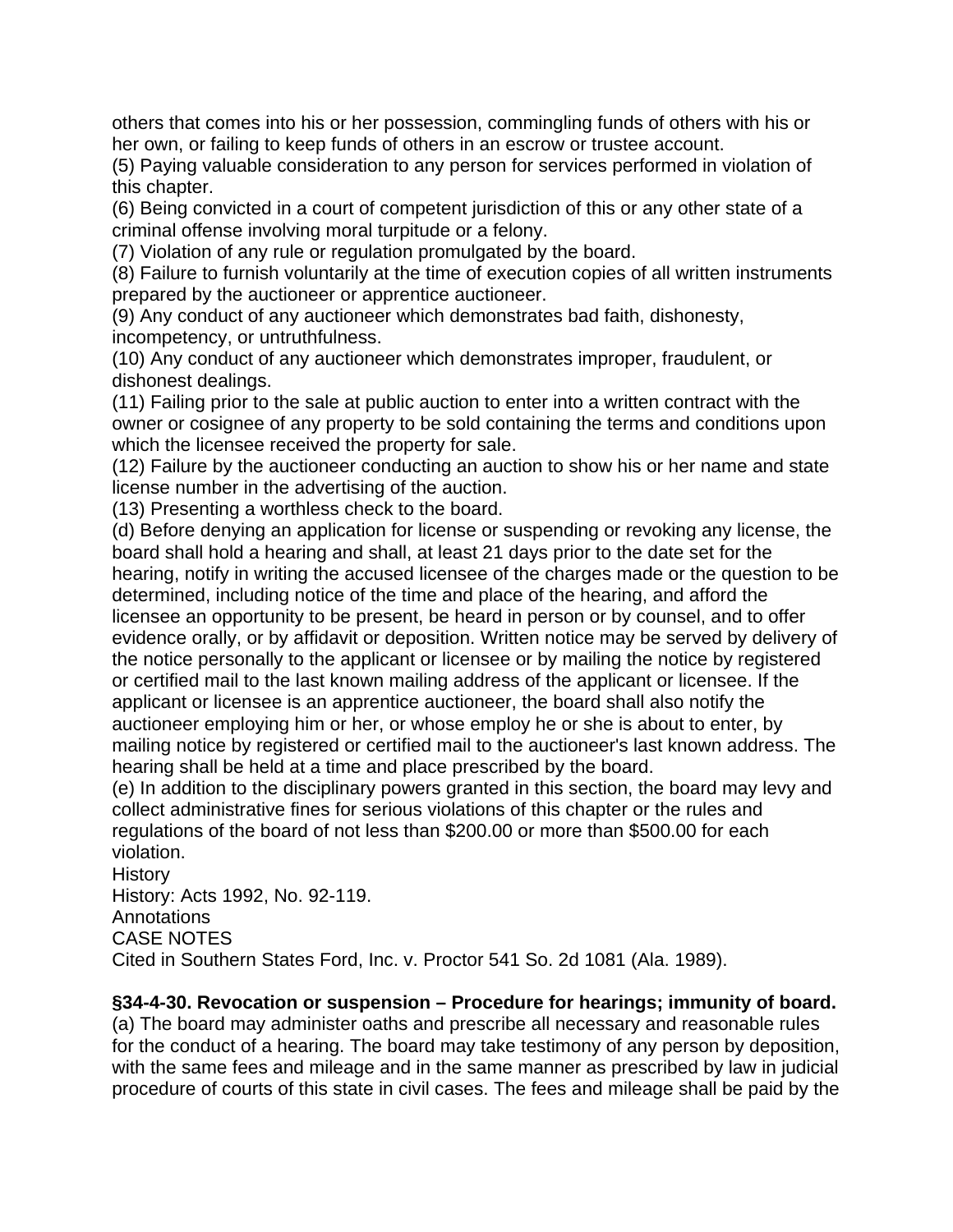party at whose request the witness is subpoenaed.

(b) If the board determines that the licensee is guilty under this chapter, his or her license may be suspended or revoked.

(c) The affirmative vote of a majority of the board shall be necessary to revoke or suspend a license.

(d) The board is declared to be a quasi judicial body, and the members or the employees of the board are granted immunity from civil liability and shall not be liable for damages therefrom when acting in the performance of their duties as described in this chapter.

**History** 

History: Acts 1981, No. 81-378; Acts 1998, No. 98-271.

**Annotations** 

Effective date. - Acts 1998, No. 98-271, effective July 1, 1998, without governor's signature.

1998 amendments. In (a), in the first and second sentences substituted ''may'' for ''shall have power to,'' in the first sentence deleted ''to'' preceding ''prescribe all,'' deleted "such" preceding "a hearing," in the second sentence deleted "such" preceding "person by''; in (b), substituted ''determines'' for ''shall determine,'' deleted ''the provisions of'' following ''guilty under,'' and deleted which read: ''but in the event of an adverse decision, the accused shall have the right within30 days to appeal therefrom to the circuit court of the county in which said violation may occur, where he shall be entitled to a trial de novo'' preceding ''or revoked''; in (d), substituted ''board is'' for ''state board of auctioneers is,'' substituted ''the employees of the board'' for ''its employees thereof,'' inserted ''and shall not be liable for damages therefrom,'' deleted ''good faith and in'' preceding ''the performance''; and made nonsubstantive changes.

#### **§34-4-31. Revocation or suspension – Resulting from judgment in damage action.**

Whenever any person, partnership, association or corporation claiming to have been injured or damaged by the gross negligence, incompetency, fraud, dishonesty or misconduct on the part of any licensee following the calling or engaging in the business herein described shall file an action upon such claim against such licensee in any court of record in this state and shall recover judgment thereon, such court may as part of its judgment in such case, if it deems it a proper case in which to do so, revoke the defendant's license, which shall not be reissued to such licensee except upon unanimous vote of all members of the board in favor of such reissuance and only then after the lapse of a period of 90 days from the date of such revocation.

#### **§34-4-32. Effect on license of apprentice auctioneer.**

The revocation of an auctioneer's license shall automatically suspend every apprentice auctioneer's license granted to any person by virtue of his employment by the auctioneer whose license has been revoked. The apprentice auctioneer may retain his license by transferring to the employment of another licensed auctioneer within 21 days.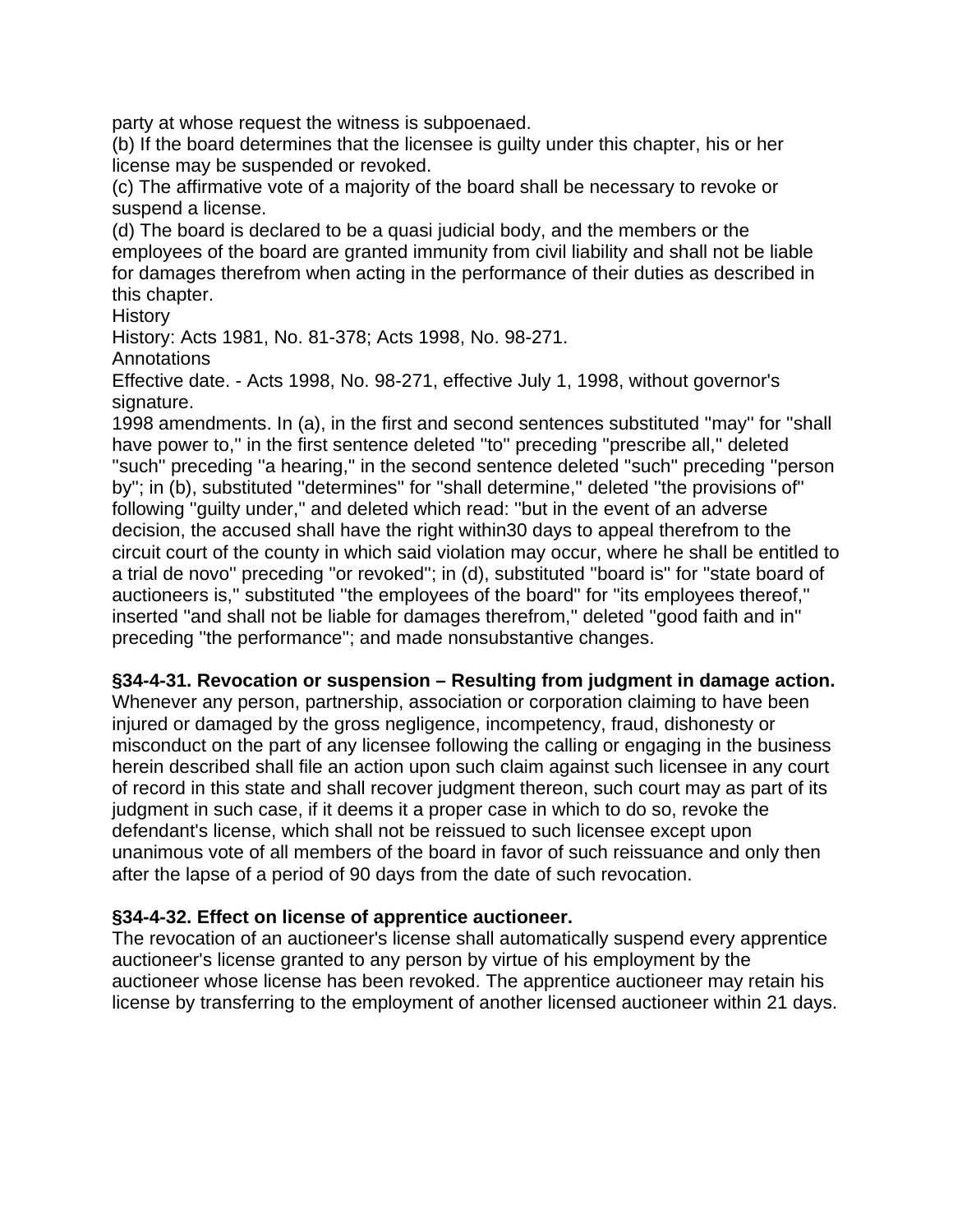#### **§34-4-33. Revocation or suspension – Notice of appeal; decision stayed; record and complaint filed; procedures; costs.**

(a) Findings of the board with regard to the suspension or revocation of a license or the imposition of an administrative fine shall be final unless within30 days after the date of the final order of the board, the applicant, or otherwise known as the accused, whether an individual or a corporation registered in Alabama, files a notice of appeal in the Circuit Court of Montgomery County. A party appealing a decision shall post a two hundred dollar (\$200) appeal bond with the clerk of the circuit court. The circuit clerk shall notify the board of the appeal after the clerk has approved the appellant's bond. (b) An appeal does not act as supersedeas, but the decision of the board may be stayed by the court pending the appeal.

(c) The board shall within 30 days of service of the notice of appeal, or within the additional time as the court may allow, file the record in the case with the circuit clerk. A complaint setting forth with particularity the issues raised on appeal shall be filed with the court and served on the board by the appealing party within30 days after the notice of appeal is filed. The action shall be conducted in accordance with the Alabama Rules of Civil Procedure.

(d) The appeal shall be conducted by the court without a jury and shall be confined to the record made before the board. The decision of the board shall be taken as prima facie just and reasonable and the court shall not substitute its judgment for that of the board as to the weight of the evidence on questions of fact. The court shall affirm or reverse, in part or in whole, or modify the decision of the board. The court may remand the case to the board for further proceedings.

(e) If the decision of the board is affirmed in whole or in part, the cost of the appeal shall be taxed against the party taking the appeal. If the decision of the board is not affirmed, the court shall tax the costs of appeal against the board.

**History** 

History: Acts 1998, No. 98-271.

**Annotations** 

Effective date. - Acts 1998, No. 98-271, effective July 1, 1998, without governor's signature.

ARTICLE3. BOARD OF AUCTIONEERS.

ARTICLE3.

BOARD OF AUCTIONEERS.

#### **§34-4-50. Appointment; composition; terms of office; officers; rules and regulations; expenses; administrator; seal; copies of records and paper as evidence; public inspection.**

(a) The Governor shall appoint a State Board of Auctioneers to be comprised of seven members. Except as otherwise provided by Act 98-271, all appointments and subsequent appointments by the Governor shall be for a term of five years, with each member appointed being a resident of a difference congressional district. Within 60 days after July 1, 1998, the Governor shall appoint one additional member provided for herein for a term of two years and the other additional member provided for in Act 98- 271 shall be appointed by the Governor for four years. Thereafter, subsequent appointments shall be for a term of five years. Appointments shall end on the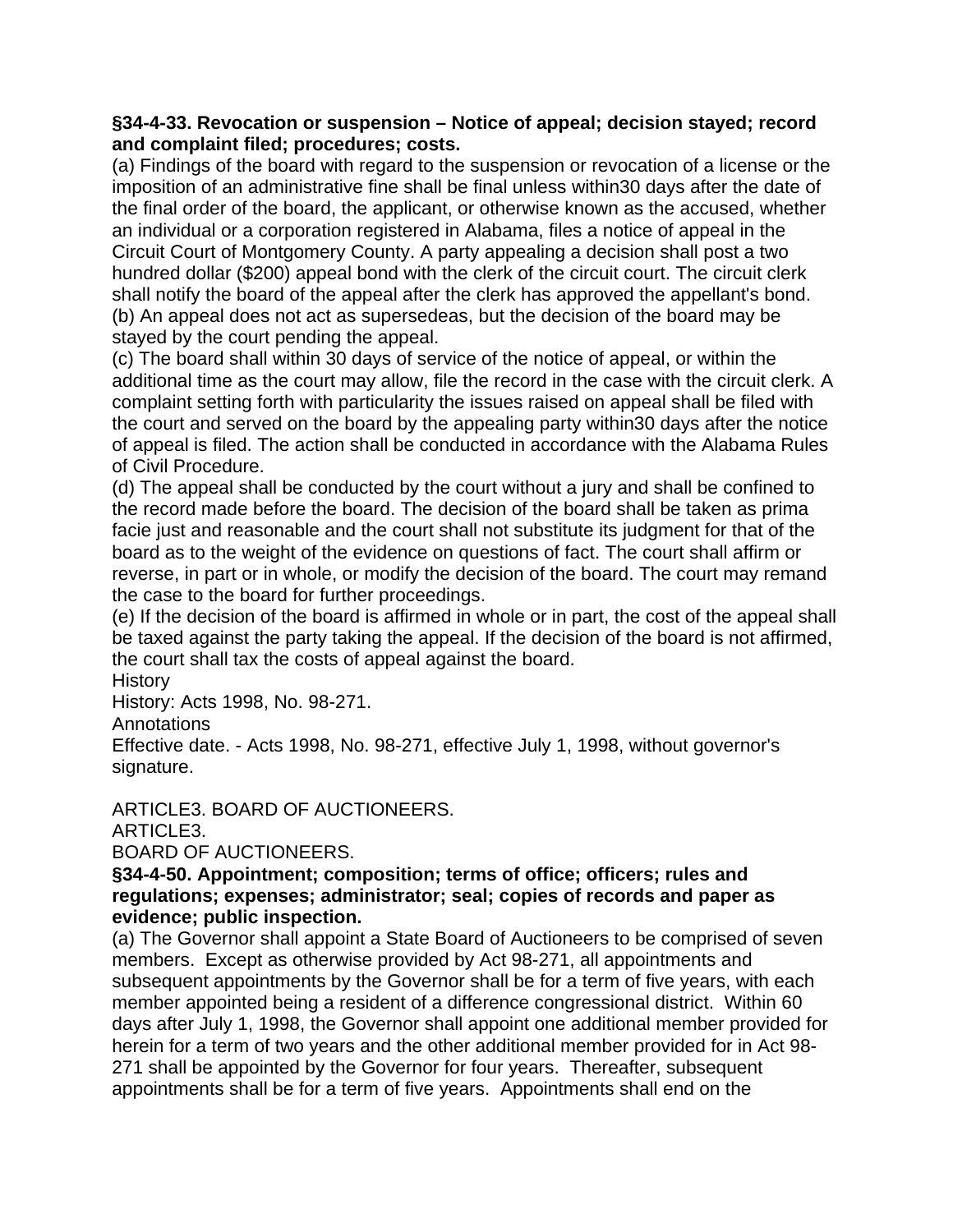anniversary date of the original appointments, except appointments to fill a vacancy which shall be for the unexpired term only. No member shall serve more than two consecutive terms of office. Each member of the board and his or her successor shall have been a resident and citizen of this state for at least five years prior to his or her appointment. Each member of the board and his or her successor shall have been a licensed auctioneer in this state for at least five years. Each member shall hold office until his or her successor is appointed by the Governor. The board shall reflect the racial and gender composition of licensed auctioneers in the state.

(b) Each member of the board shall be of good moral character and shall have been licensed by the board and actively engaged in the auction business for at least 5 years prior to the appointment.

(c) On the appointment of a new board member, the board shall, at its next meeting, elect one of its members as chair, one member as vice-chair, one member as secretary, and any other officers deemed necessary. The board may do all things necessary and convenient for carrying into effect this chapter. The board may make bylaws, rules, and regulations not inconsistent with this chapter or other general laws of the state.

(d) The members of the board, its staff, and attorneys shall receive the same per diem and travel allowance paid to state employees for each day they meet to conduct the official business of the board.

(e) The board may employ an administrator who shall be exempt from the classified service of the state, and other staff members necessary to discharge its duties and administer this chapter. The administrator shall be employed on the basis of his or her education, experience, and skills in administration and management. The board shall determine the duties and fix the compensation of the administrator and other staff members, subject to the general laws of the state.

(f) The board shall adopt a seal by which it shall authenticate records and documents. On the seal shall be the words ''State Board of Auctioneers.'' Copies of all records and documents in the office of the board that are duly certified and authenticated by the seal of the board shall be received in evidence in all courts equally and with the same effect as the original. All public records kept in the office of the board shall be open to public inspection during reasonable hours.

**History** 

History: Acts 1981, No. 81-378; Acts 1988, No. 88-138; Acts 1992, No. 92-119; Acts 1998, No. 98-271.

**Annotations** 

Effective date. - Acts 1998, No. 98-271, effective July 1, 1998, without governor's signature.

1998 amendments. Rewrote (a); in (c) in the first sentence added ''On the appointment of a new board member,'' substituted ''at its next meeting'' for ''meet within 30 days of the last appointment and,'' deleted ''to serve two years'' following ''as secretary,'' substituted ''deemed necessary'' for ''considered necessary,'' and deleted the last three sentences which read: ''The board shall adopt a seal for its use, which shall bear the words ''State Board of Auctioneers.'' The secretary of the board shall have care and custody of the seal. Copies of all records and papers in the office of the secretary shall be received in evidence in all courts and with the same effect as the originals''; and added (d) through (f); and made nonsubstantive changes.